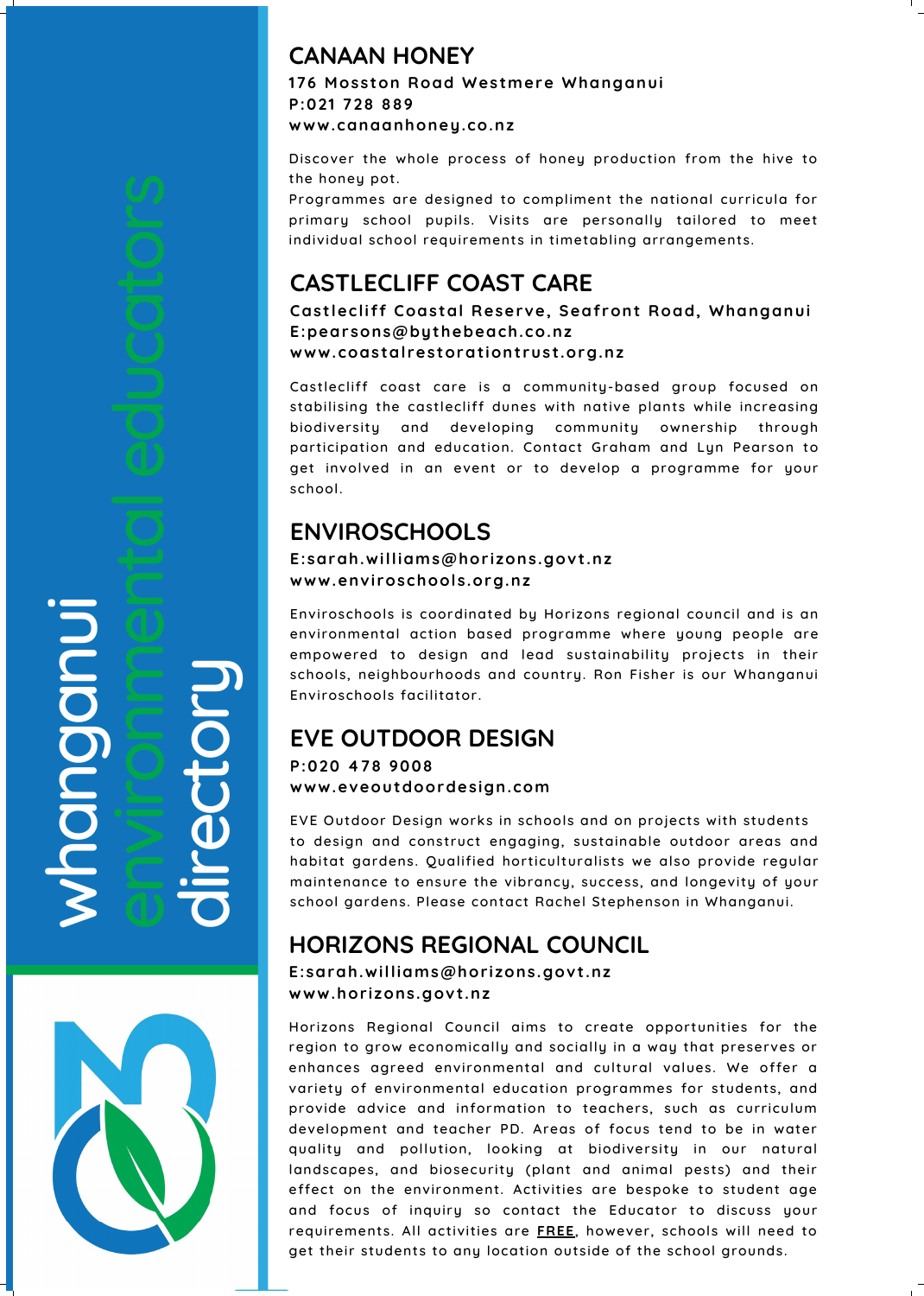#### $\boldsymbol{\gtrless}$  $\overline{\phantom{a}}$ **D** n $\bigcirc$ **D d i** is a set of  $\blacksquare$  $\leftarrow$  $\mathbf 0$  $\overline{\mathbf{C}}$ o $\leftarrow$  $\mathbf{D}$



# **SARJEANT GALLERY**

## **38 Taupo Quay, Whanganui P:06 349 0506 E:info@sar jeant .org.nz**

The Sarjeant Gallery's education programmes provide a variety of **FREE** educational services to Primary and Secondary schools. Programmes include a practical component and can be based on the changing exhibition programme, the permanent collection or teacher requests.

# **KIWI CONSERVATION CLUB - FOREST&BIRD**

**E:whanganui@kcc.org.nz www.**kcc.org.nz

For over 30 years, Forest & Bird's Kiwi Conservation Club, Hakuturi Toa (KCC) has been connecting Kiwi kids to New Zealand's amazing wildlife and wild places. KCC offer:

- -Subscription to the Wild Things Magazine
- -Outdoor adventures
- -Great online education resources

## **KI TAI - WHANGANUI RIVER TOURS**

**P:06 343 8229 M:022 423 2131 E:info@whanganui r iver tours.co.nz www.whanganui r iver tours.co.nz**

Ki Tai Whanganui River tours enable for students to fully immerse in the natural beauties of the Whanganui river, land and people. The Ki Tai fleet consists of 6 man canadian canoes, 2 man canoes and a 20 man māori waka. Ki Tai endeavor to provide the highest quality experience, mesmerized in a depth of culture that can be experienced nowhere else but in Whanganui's magnificent paradise.

## **PARA KORE**

**P:021 043 1127 E:jacqui@parakore.maor i.nz www.parakore.maor i.nz**

The Para Kore programme is designed to support marae, kōhanga reo, kura and community organisations to reduce waste. If you would like to be part of this zero waste kaupapa, please contact us by phone, text or email. The Para Kore team can give a presentation to your marae committee, provide waste advisors to work with your marae, deliver Para Kore wānanga to your whānau and help your marae set-up recycling and composting systems.

# **SUSTAINABLE WHANGANUI**

## **83 Mar ia Place, Whanganui P:06 345 6000 E:sustainablewhanganui@gmail.com www.sustainablewhanganui.org.nz**

Sustainable Whanganui provide items to the public for repurposing crafts, hobbies and interests for a donation.

Information and education is provided from its Whanganui environment base. School programmes include:

- Zero Waste Education
- Fruit Trees in Schools
- Holiday programmes

Sustainable Whanganui host the A-Z sustainability directory found at: www.resourcewhanganui.org.nz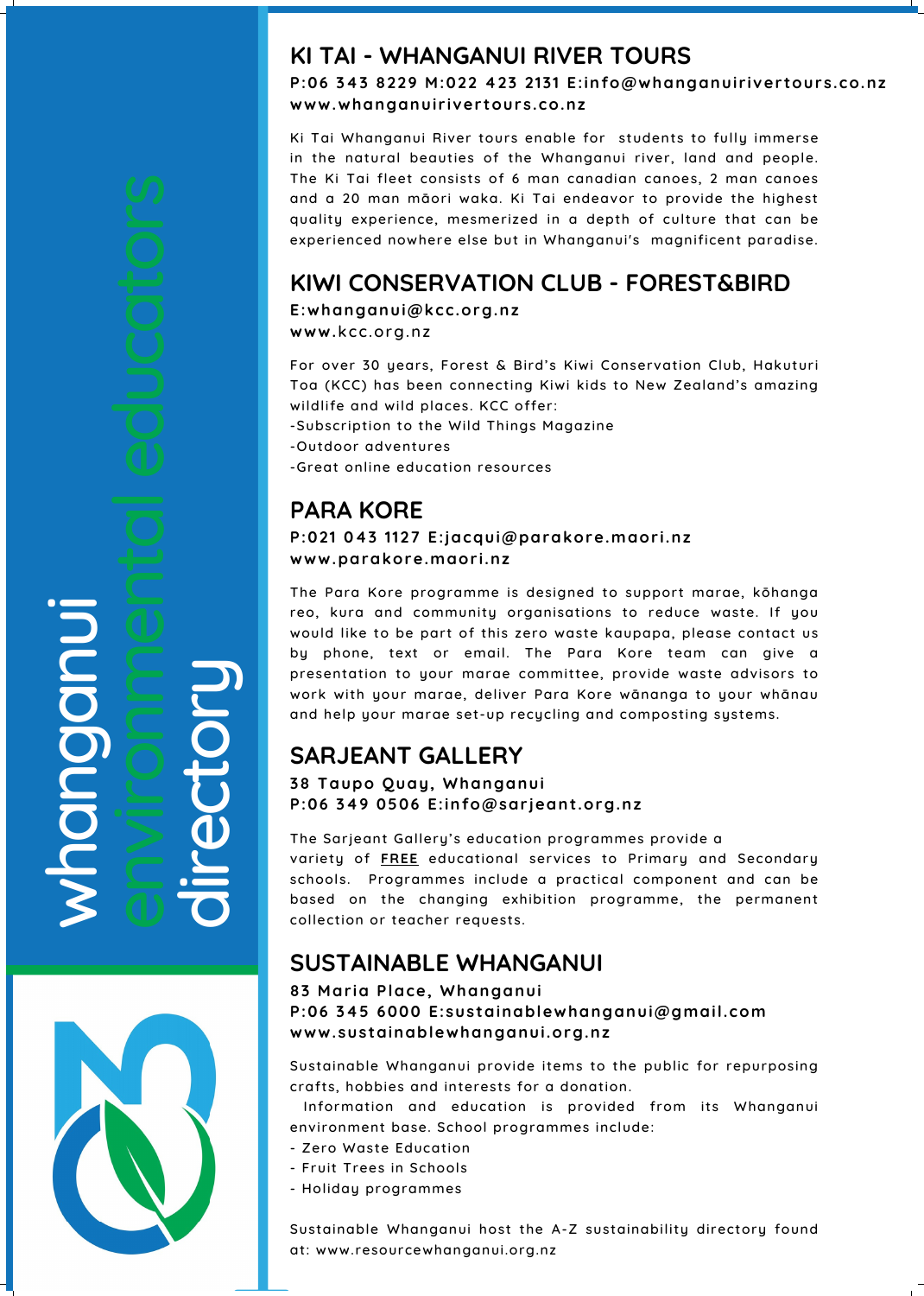#### w $\overline{\phantom{a}}$ **D** n $\bigcirc$ **D d i** is a set of  $\blacksquare$  $\leftarrow$  $\mathbf 0$  $\overline{\textbf{C}}$ o $\leftarrow$  $\mathbf{D}$

# **THE ECO SCHOOL**

## **223 No. 2 Line Okoia, Whanganui, P:06 344 5013 M:22 190 7323 E: theecoschool@gmail.com www. theecoschool.net**

The Eco Schools goal is to make sustainability education accessible to everyone. Eco School is a 13 acre mixed-use permaculture farm focusing on permaculture and forest schooling. They offer learning experiences for professional development, school groups, adult learners, and workshops.

# **THE DEPARTMENT OF CONSERVATION**

**34-36 Taupo Quay, Whanganui 4500 P:06 349 2100 E:whanganui@doc.govt .nz www.doc.govt .nz**

The Department of Conservation offer an extensive range of education opportunities, online, in the class, in the community and on public conservation land (including Gordon Park). DOC coordinate two big community awareness events annually in Whanganui, Sea Week (usually held in March) and Conservation Week (usually held in September).

## **SUSTAINABLE COASTLINES**

**55 Madden St reet , Wynyard Quar ter , Auckland P:021 579 983 E:info@sustainablecoast lines.org www.sustainablecoast lines.org**

Sustainable Coastlines is a registered New Zealand charity whose mission is to enable people to look after the coastlines and waterways they love.

Sustainable coastlines deliver coastal clean-up events, educational programmes, public awareness campaigns, and riparian planting projects. Sustainable coastlines also work with volunteers, interns, ambassadors and local community groups to enable them to deliver these activities in their own communities.

## **TARAPURUHI BUSHY PARK**

**791 Rangi tatau East Road, Whanganui P:027 652 2289 E:bushyparkeducat ion@gmail.com www.bushyparksanctuary.org.nz**

Nature thrives inside Tarapuruhi Bushy Park's predator-proof fence. Tarapuruhi Bushy Park's team of educators can assist learners with all aspects of biodiversity, ecology and Mātauranga Māori viewpoints. The new visitor centre, all-weather tracks, and spacious outdoor classroom allow flexibility in providing for any size group. At the wetland there are safe walkways and jetties so children can get close to the aquatic creatures.

Educators work with schools to plan and follow-up on visits and to look at ways students can take action for the environment, from growing native seedlings to predator tracking and control. Suitable for all ages.